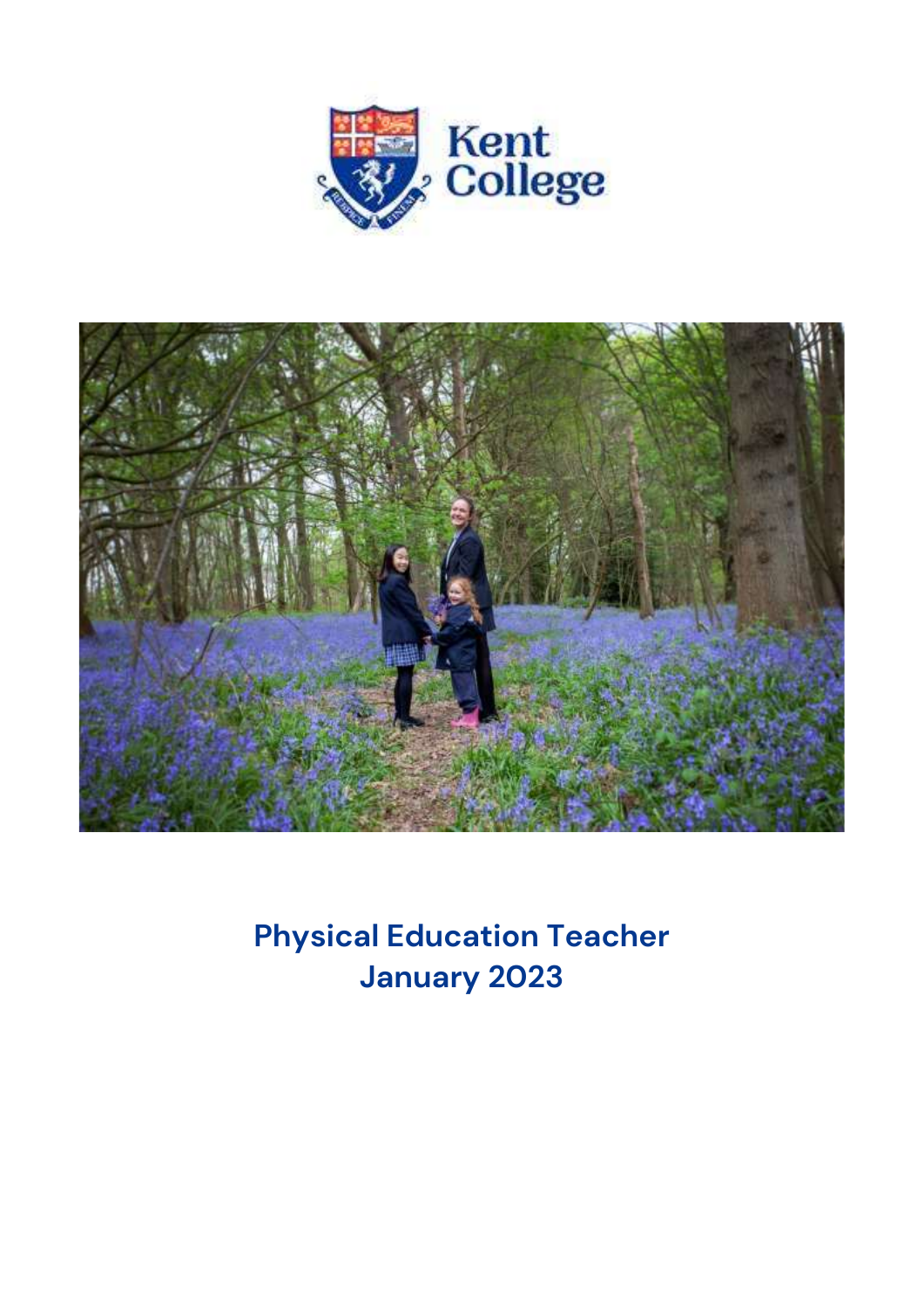

# **Kent College's Vision**

To be the school of choice for its forward thinking, creative and adventurous approach to life and learning.

## **Kent College's Core Values**

- Daily life at Kent College is underpinned by the Wesleyan values of 'doing all the good you can' in an accepting and supportive Christian ethos which welcomes pupils of all faiths and none.
- We provide an educational framework in which intellectual curiosity and love of learning are fostered.
- We value and celebrate each child as an individual.

## **Kent College's Strategic Aims**

- To maximise the academic achievement of all pupils whilst equipping them to make a purposeful contribution as global citizens.
- Place physical, spiritual and mental wellbeing at the heart of school life.
- To attract, retain and appropriately remunerate high quality staff.
- Develop our facilities to ensure that we are providing outstanding opportunities for the pupils.
- Ensuring the financial security of the school through strong stakeholder engagement, careful cost controls and additional opportunities for revenue generation, whilst being mindful of our obligations to widen access and fulfil Public Benefit requirements.

## **Background**

Founded in Folkestone in 1886, Kent College is an independent day and boarding school for girls, with a Senior School (ages 11-18) and Preparatory School (ages 3-11) sharing the same site, facilities and some specialist staff. From September 2020 the Prep School, welcomed boys into the Nursery (rising 3's). This will mark the beginning of a gradual transition for the Prep School in becoming fully co-educational by September 2027. The school is one of a group of twelve schools within the Methodist Independent Schools Trust. The school has a resident Chaplain who leads the Christian worship in the school.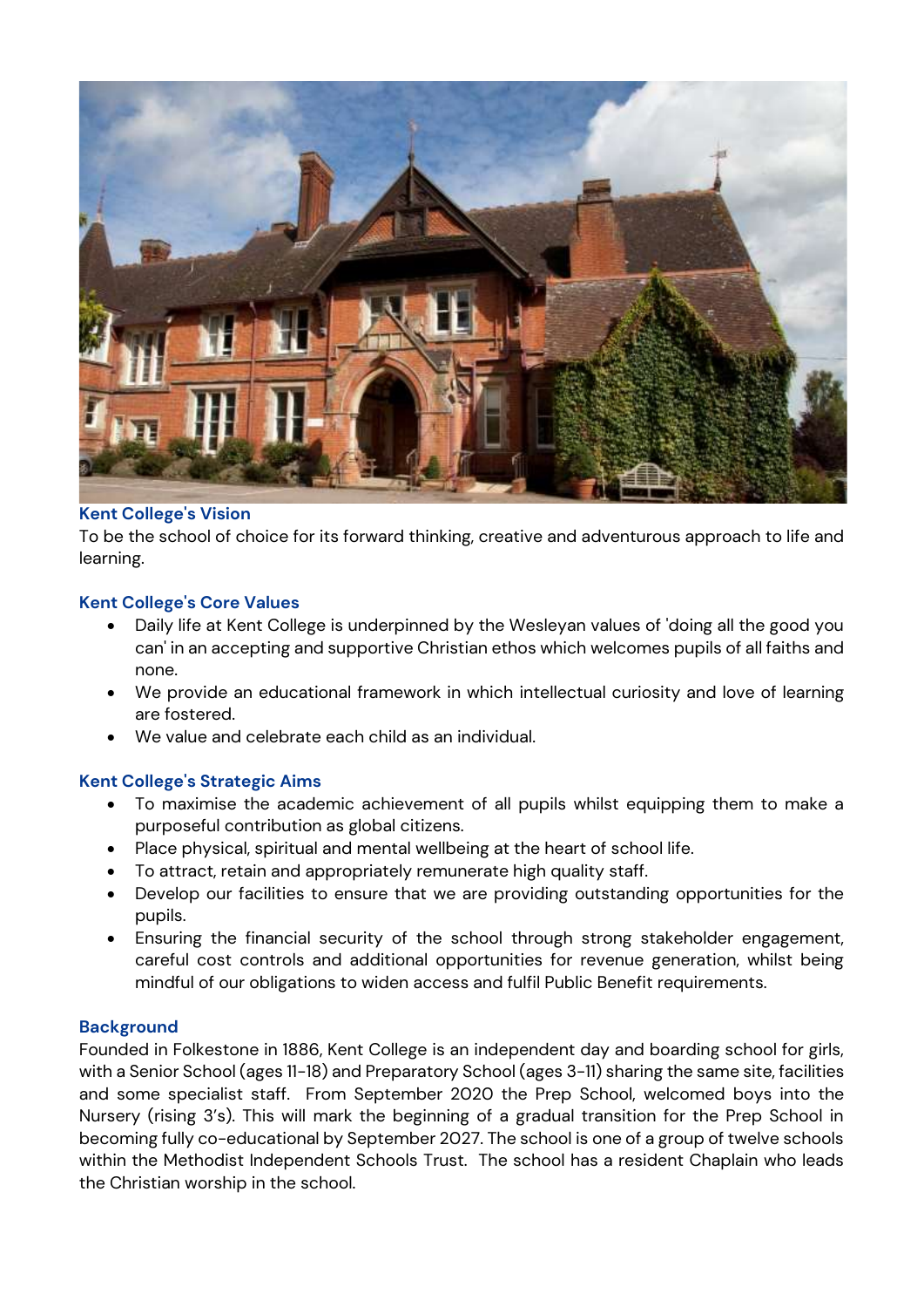Since 1939, Kent College has been located on 75 acres of beautiful countryside in Pembury, near Tunbridge Wells. The school campus comprises an elegant Victorian manor house and purposebuilt modern facilities, including boarding houses, a music centre, science building, sports hall and an A level study centre. The school is committed to a continuous programme of development and the resources are excellent

## **The Senior School**

The current roll in the Senior School is approximately 400 and attracts pupils from all over the world. Entry at eleven and thirteen is by the GL CAT4 test and the school accepts quite a wide range of academic ability, with approximately half of our KS3 intake within the top 25% of the national ability range.

Kent College offers a choice of over 26 GCSE subjects, with group sizes usually between three and eighteen. Most pupils complete 10 GCSEs or IGCSEs, but there is the opportunity to take more or less depending on interest or need. In summer 2019, 62% of GCSE grades awarded were 9-7 and the school's value added, based on predictions at KS3 baseline data, was among the best in the country. Excellence was seen in core subjects such as English, Languages and Science, with 93% of all English grades being 7-9. The school is in a highly competitive area with grammar schools, strong comprehensives and many independent schools locally.

Students are also accepted for entry at 16+ and there are approximately 100 pupils studying for A-level courses. In 2019, at A-level there were 72% A\*-B grades and 37% A\*-A Grades. We offer around 27 subjects: A-levels in most subjects including PE together with BTECs in PE and Drama. Class sizes at 16+ normally range between three and 12. Scholarships to the Senior School are offered at 11+, 13+, 16+ and means-tested bursaries are available.

## **The Prep School**

In 1945, a Prep School, 'Aultmore' was opened in the centre of Tunbridge Wells and in 1989; it was moved to the main school site in Pembury into architect-designed purpose built accommodation. The move also enabled the Prep School to benefit from a range of excellent facilities, which now include, two sports halls, professional theatre, dining hall and all weather pitch as well as extensive play areas and superb Forest School.

The Prep School is a friendly, caring and happy school with a current roll of approximately 110 pupils aged 3 to 11 (Nursery – Year 6). The majority are day pupils with a small number of boarders. In addition to the core subjects of English, Maths and Science, all of the pupils in Key Stage 2 study Geography, History, Art, DT and RE, ICT Taught from Year 1 upwards. Specialist teachers in Music, French, Drama, PE and Swimming work with pupils throughout the school and Mandarin is now also taught in Year 6. Class sizes in KS1 and KS2 are normally a maximum of 18. Each year, a number of pupils apply for and are awarded scholarships to the Senior School.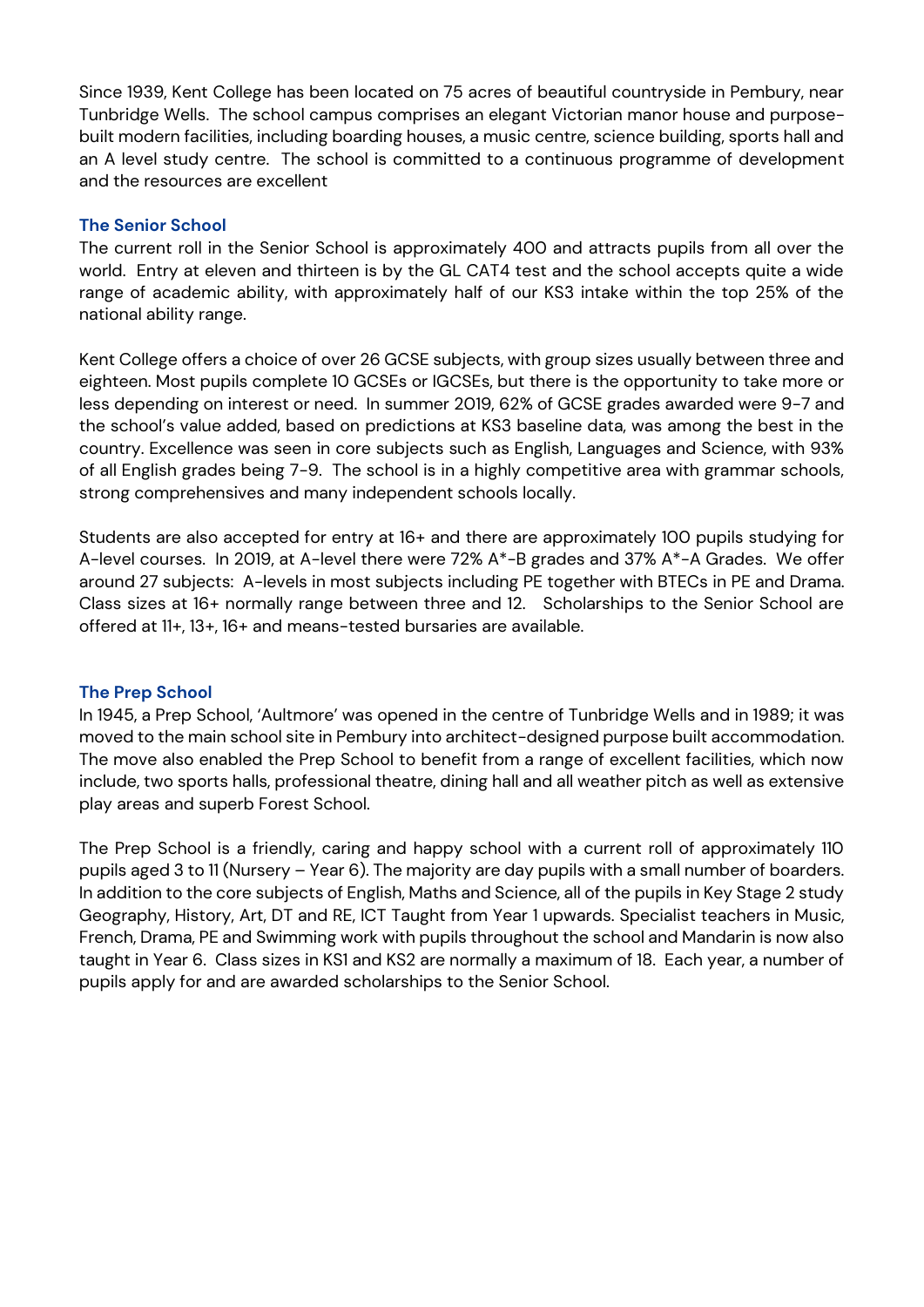

# **Extra-curricular Activities (ECAs)**

Kent College places a strong emphasis on extra-curricular activities and has a flexible and innovative lunchtime and evening programme of prep and activity sessions. Boarders can choose when they do their prep and day pupils choose whether to do homework at home or at school. All pupils participate in extra-curricular activities and are encouraged to plan the use of their time so that they follow a balanced programme of academic work and extra-curricular activities. The pastoral care in the school is very strong and all staff are highly involved in PSHCE and general pastoral matters. All teaching staff are required to be involved in at least one ECA and most do more than this, as both subject and general ECA are available.

#### **Inspection**

The school underwent a full integrated inspection by the Independent Schools Inspectorate in December 2015 and was found to be excellent in all areas. A compliance Inspection was carried out in January 2019, the inspection was a great success and the findings affirm the excellent quality of education and care that we provide here at Kent College. The reports together with other information about Kent College can be found on our website at [www.kent-college.co.uk](http://www.kent-college.co.uk/)

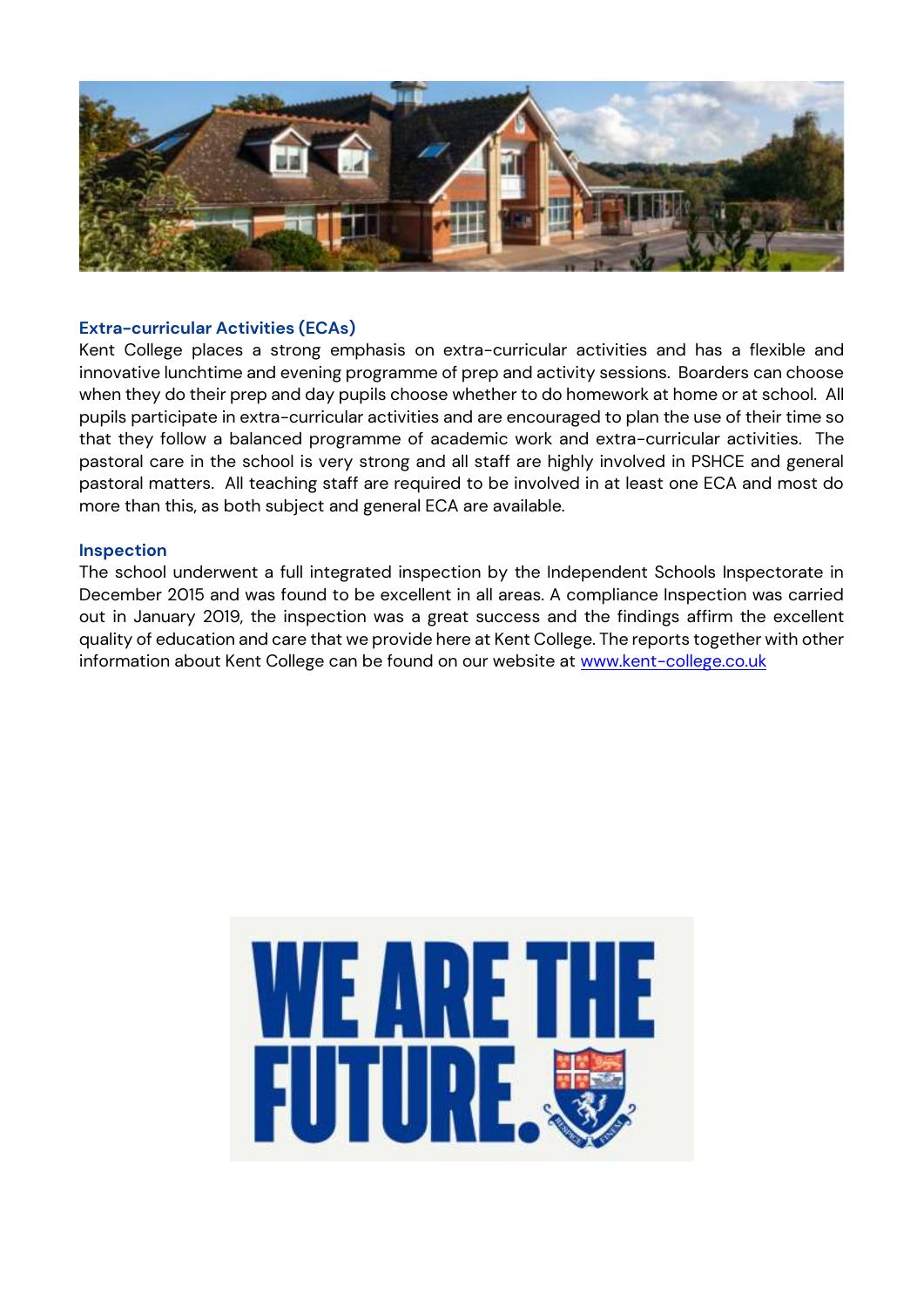Kent College Pembury is a happy and thriving school, offering a broad education aimed at developing character, inter-personal skills and all-round wellbeing. This is reflected particularly in our Growth Mindset, and Sport and Wellbeing programmes. It is hoped therefore staff joining the school would share the same sense of openness and enthusiasm that we aim to cultivate in our students.

# **Benefits**

Kent College Pembury employs over 200 people in both academic and support staff positions. The school excels in adding value both academically and pastorally and the highly skilled, dedicated and passionate staff are the driving force behind this.

We are delighted to welcome applications from candidates who share our core values and who are able to contribute to our continued future success. We recruit staff of the highest calibre who will inspire, support and challenge the pupils, and fellow colleagues, to achieve their full potential.

We believe in rewarding our staff and offer a complete range of employee benefits including:

- Reduced school fees on permanent roles (Rec-U6 Pupils)
- Meals whilst at school during term time working hours
- Reimbursement for eye tests
- On-site Flu Vaccinations
- Employee Assistance Programme for Staff Wellbeing
- Free on-site parking
- On-going professional training and development
- Use of fitness suite (at allocated times)

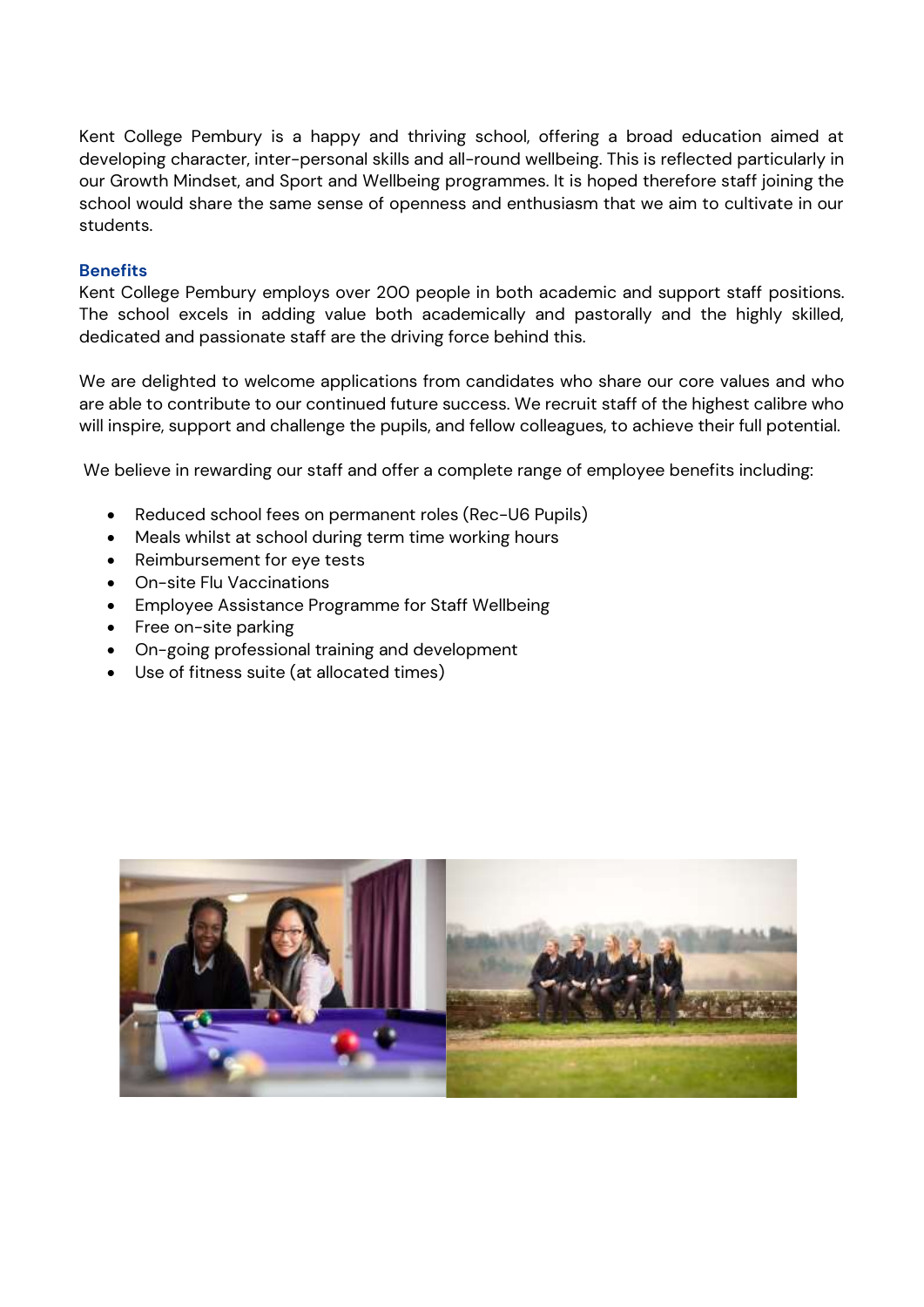

#### **Physical Education Department**

The Physical Education Department is a happy, thriving team made up of seven members of staff, which includes, Director of Sport, Head of Academic PE, Head of Hockey, and Head of Netball.

#### **Facilities and Resources**

Set in 75 acres of beautiful countryside our grounds incorporate, two adjoining sports halls, a new floodlit AstroTurf, fitness suite, seven netball courts, tennis courts, a confidence/ assault course, cross country course, indoor climbing wall, and dance studio. The school has recently been granted planning permission for a replacement swimming pool.

#### **Curriculum and Extra-Curricular Activities**

The Physical Education programme is structured to maximise the aims of the department and provide students with access to a broad and balanced curriculum. All students have two double periods of PE and Games from Reception to Year 8 and one double in Years 9 and 10 and ALL year groups from Year 3 have an additional afternoon off timetable for their Sport and Wellbeing session.

Sport and Wellbeing is a new initiative, which offers pupils a range of over 25 different activities each afternoon, which may include boxfit, badminton, trampolining, climbing, yoga, boot camp, lifesaving, basketball, table tennis and dance. The aim is for our pupils to participate with friends, switch off from academic pressures, and the everyday demands they are faced with and be introduced to new activities, whilst keeping fit and having fun.

Teaching groups are set according to ability, and we structure our curriculum programme to ensure that groups are taught by their sport specific coach during their lesson time.

Year 12's can opt to take the Sports Leaders course, and we offer GCSE and A Level Physical Education and PE BTEC, as well as GCSE Dance.

Extra-curricular activities are a core part of school life at Kent College for both staff and pupils, and the extensive sporting activities available play a major role in this. We have over two activities on offer across a normal school week. We run teams and play competitive matches against other schools in most activities; these take place during the weekends and on Saturdays. A large number of pupils regularly involve themselves in the inclusive lunchtime and after school practices and clubs. Competitions at Inter-house level affords all pupils the opportunity to be involved in an appropriately competitive environment.

## **Competitive Sport and Elite Athletes**

There are Sports Scholarships available to pupils entering the School in Year 7, Year 9 and Sixth Form, with an assessment day for each. Scholars receive a Performance Plan timetabling their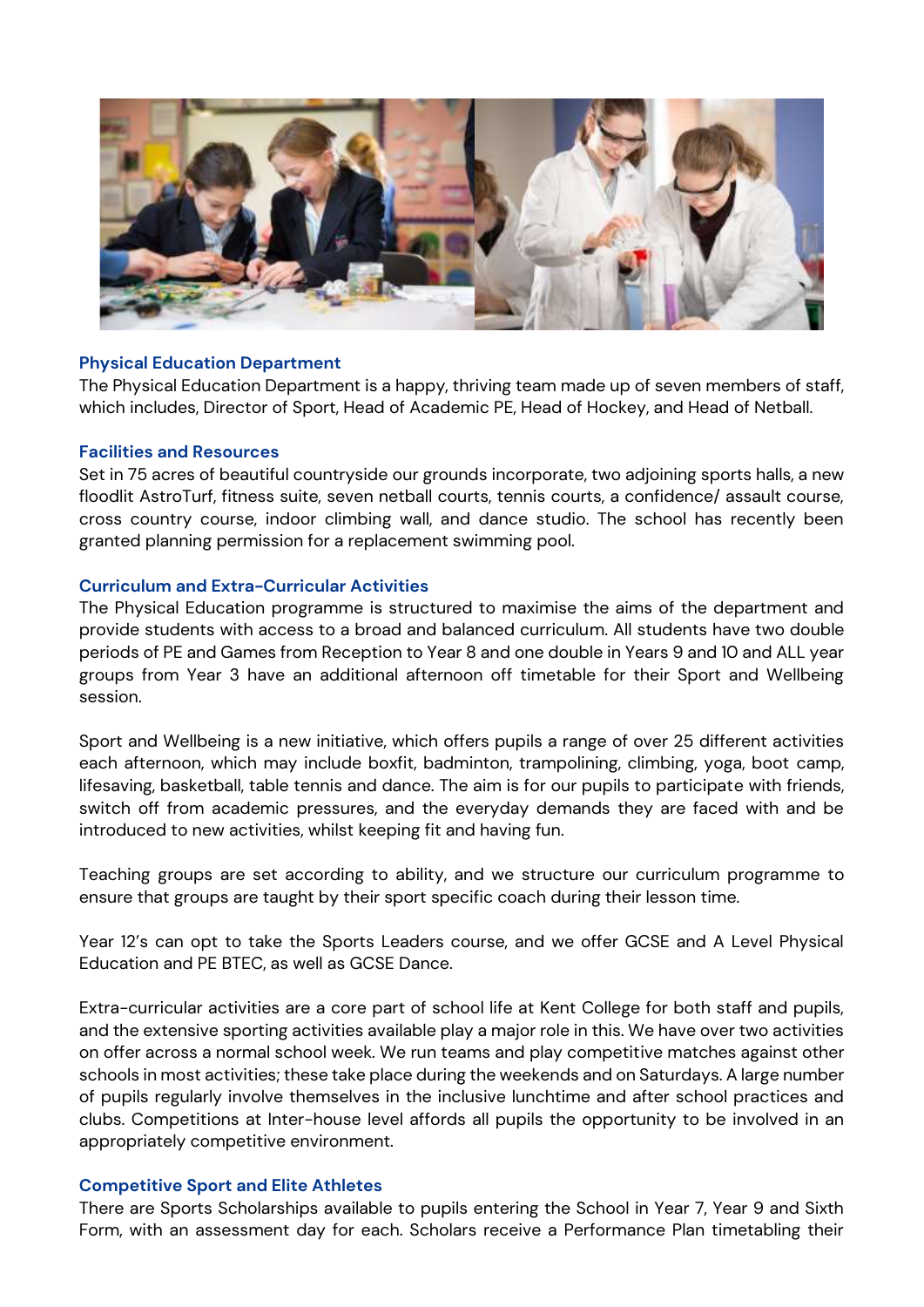training in and out of school to assist them in balancing their academic demands. Each scholar is assigned a mentor, who meets with the pupils weekly to check they are on top of their schoolwork. They take part in weekly strength and conditioning sessions and talks from guest speakers in the fields of sports medicine, nutrition and psychology. As well as the weekly programme of friendly fixtures in many sports, we also compete in the relevant Regional and National competitions, with teams regularly enjoying success at all levels. Each year many pupils also achieve representative honours in both team and individual sports and the School is involved in organising and hosting local, regional and often national rounds of competitions.

### **The Post**

We are seeking to appoint an outstanding, ambitious and motivated individual, with a passion for inspiring students to lead a healthy, active lifestyle. The successful candidate will teach across the whole school and be able to deliver outstanding lessons across our diverse and varied curriculum. We would welcome applications from teachers new to the profession. Applicants should be able to coach at least one of our performance sports to a high level (hockey specialism would be desirable) and teach academic Physical Education at GCSE and A Level and/or BTEC Level 3.

#### **Salary**

Kent College's salary structure is based on the national Teachers' Pay Scale according to experience, albeit with enhancement, together with the school's own management and responsibility points. Kent College also offers the staff the opportunity of moving to the upper pay range of teachers' pay, including progression from U1 to U2, on KC criteria; existing threshold achievement to U2 will be honoured. The post holder will be eligible to join the Teachers' Pension Scheme operated by the Teachers' Pensions Agency.

#### **Application process**

The completed application form, including the names and addresses of two referees, cv and a letter of application should be sent to Head, Miss Katrina Handford, Kent College Pembury, Old Church Road, Pembury, Tunbridge Wells, Kent TN2 4AX by letter, fax (01892 820232) or email (hr@kentcollege.kent.sch.uk)

## **Closing date: Monday 27 June 2022 by Midday**

# **Candidates are encouraged to apply well before the deadline. We reserve the right to interview candidates before the closing date.**

*References will be taken up prior to interview. One of the referees should normally be the applicant's current or most recent employer. The post requires the highest level of clearance through the Disclosure and Barring Service (DBS).* 

*Kent College is committed to safeguarding and promoting the welfare of children. Appointees must be prepared to undergo child protection screening Child Protection and welfare are taken very seriously at Kent College, with guidelines on confidentiality and staff-pupil relationship procedures well-publicised to staff.* 

*All gaps of employment are to be accounted for and rigorously investigated. Referees are contacted to ensure the validity of the reference. Testimonials are not acceptable in place of confidential references.*